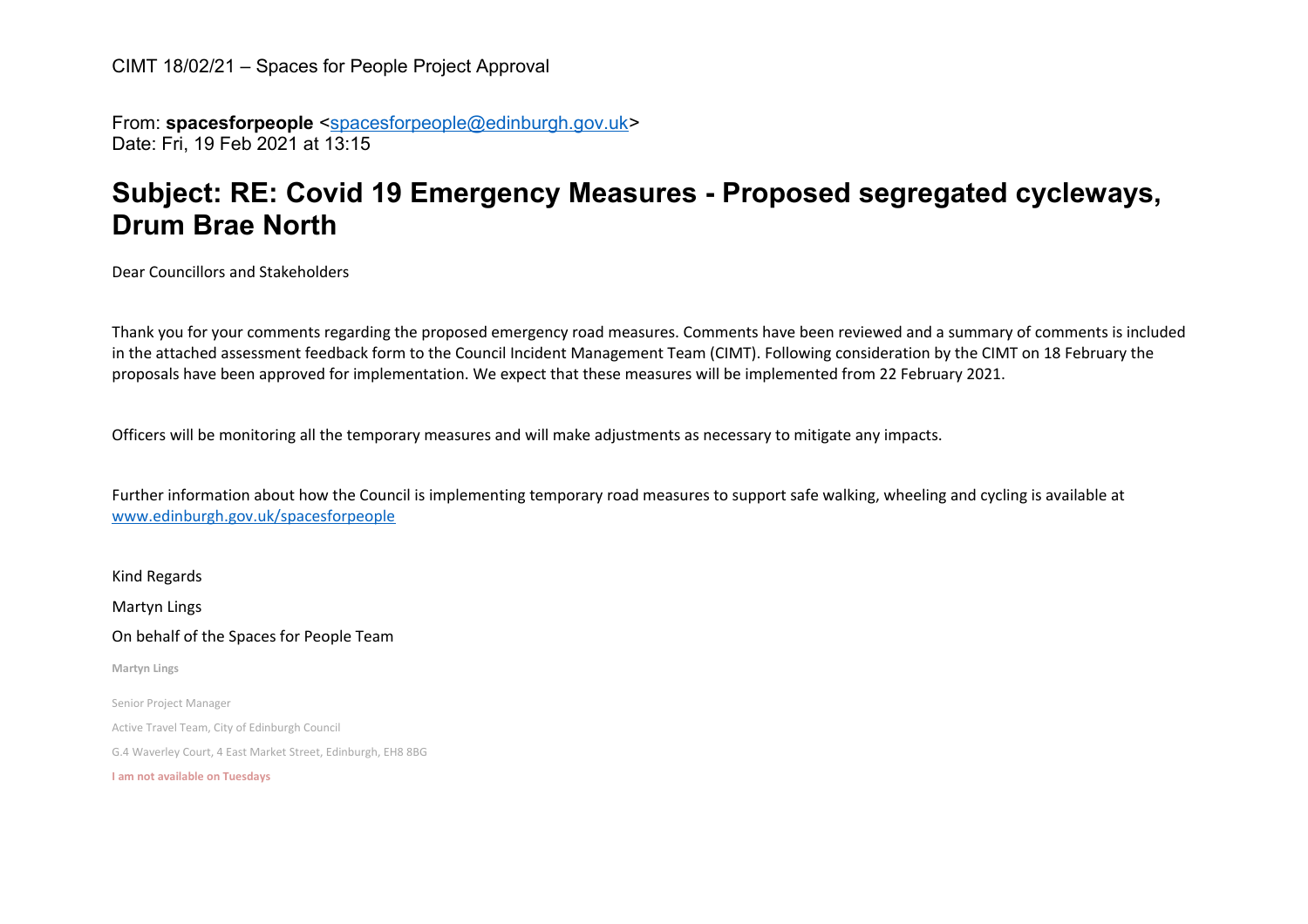Notification sent to all ward councillors, transport spokespeople, emergency services, Living Streets, Spokes, RNIB, Edinburgh Access Panel and relevant Community Councils on 8 February 2021. Recipients were given five days to respond with comments. The measures would be implemented under emergency delegated decision-making powers using a Temporary Traffic Regulation Order. Given the urgent nature of these works, normal expectations about community consultations cannot be fulfilled.

## **Project Proposal**

| Location                  | <b>Justification</b>                                                                                                                                                                                                                                                                                                                                                                                                                                                                                                                                                                                                                                                                                                                                                                                                                                        | <b>Recommendation</b>                                                           |
|---------------------------|-------------------------------------------------------------------------------------------------------------------------------------------------------------------------------------------------------------------------------------------------------------------------------------------------------------------------------------------------------------------------------------------------------------------------------------------------------------------------------------------------------------------------------------------------------------------------------------------------------------------------------------------------------------------------------------------------------------------------------------------------------------------------------------------------------------------------------------------------------------|---------------------------------------------------------------------------------|
| Drum Brae<br><b>North</b> | As part of overall emergency measures we are proposing to Drum Brae North to re-<br>designate key parts of the road network to help pedestrians and cyclists travel safely<br>while meeting physical distancing requirements.). In summary the scheme includes:<br>Introduction of segregated cycleways on Drum Brae North between Queensferry<br>Road and Drum Brae Terrace<br>The scheme also includes pedestrian improvements at side roads through<br>narrowing of the junctions of Barntongate Avenue, and double yellow, double blip<br>parking/loading restrictions at all side roads along the route.<br>Retention of access to driveways along the route<br>Restriction of parking at all times alongside the segregation<br>Retention of loading and blue badge parking along the route, except at junctions.<br>Retention of existing bus stops. | Implement scheme as<br>per design, but with<br>removal of the dismount<br>sign. |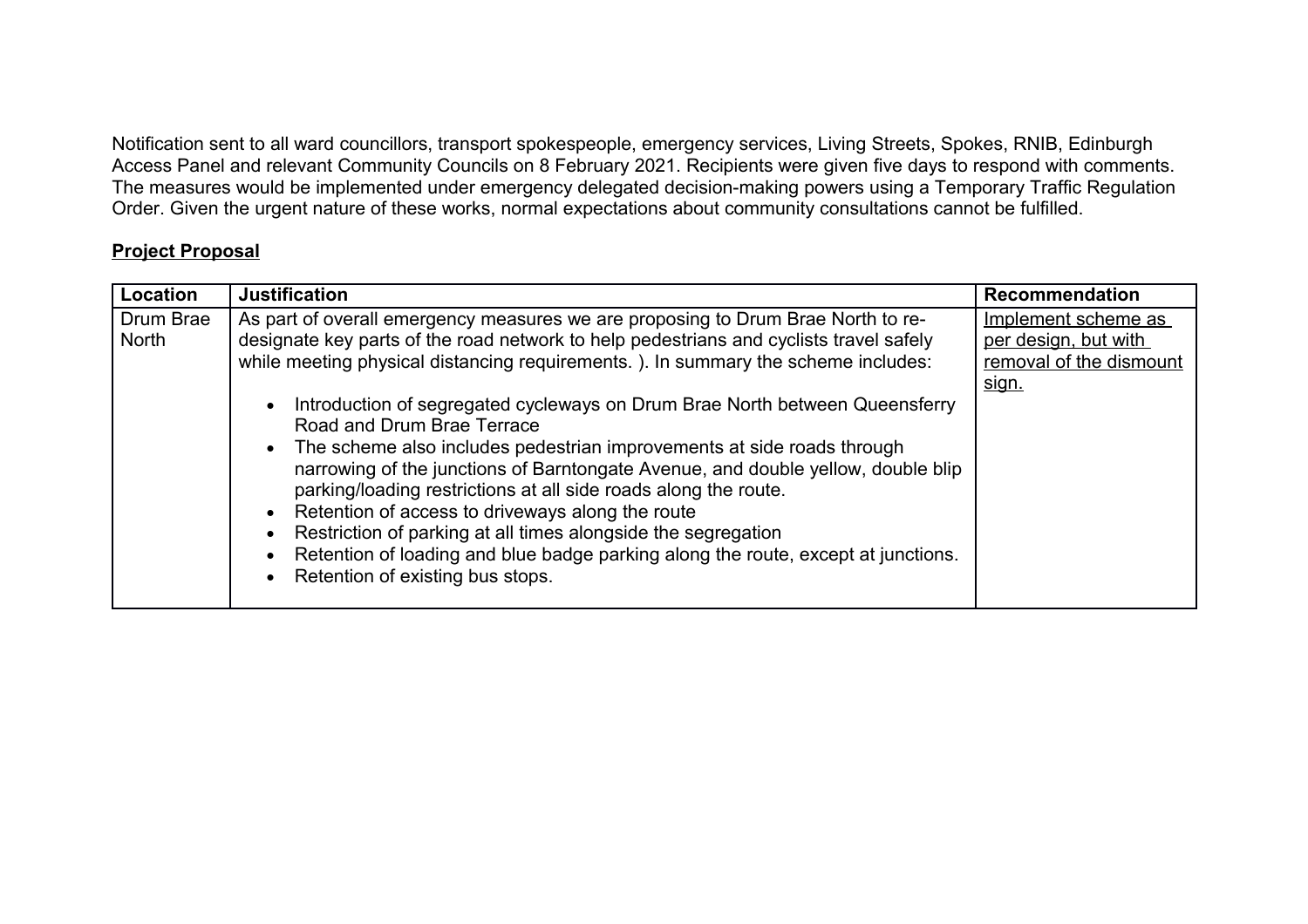## **Feedback**

| <b>Comment</b><br>from | <b>Comment</b>                                                                                                                                                                                                                                                                                                                                                                                                                                                                                                                                                                                                                                            | <b>Response</b>                                                                                                                                                                                                                                                                                                                                                                                                                                                                                                                            |
|------------------------|-----------------------------------------------------------------------------------------------------------------------------------------------------------------------------------------------------------------------------------------------------------------------------------------------------------------------------------------------------------------------------------------------------------------------------------------------------------------------------------------------------------------------------------------------------------------------------------------------------------------------------------------------------------|--------------------------------------------------------------------------------------------------------------------------------------------------------------------------------------------------------------------------------------------------------------------------------------------------------------------------------------------------------------------------------------------------------------------------------------------------------------------------------------------------------------------------------------------|
| Councillors            | No comments received from Councillors                                                                                                                                                                                                                                                                                                                                                                                                                                                                                                                                                                                                                     |                                                                                                                                                                                                                                                                                                                                                                                                                                                                                                                                            |
| Spokes                 | We approve of the parking and loading restrictions at the side<br>road junctions, and the change to the junction layout at<br>Craigmount Avenue North, but we do not like much of the rest of<br>the scheme.<br>Segregation on a main road like Drum Brae would normally be<br>welcome, but Drum Brae North really is not a good road for this<br>treatment. The gradients are extremely steep, uphill only<br>suitable for the really fit, and downhill cyclists should not be<br>close to the kerb as they will be going fast and will not have a<br>chance to take avoiding action if a driver comes out of a side<br>road and stops in the cycle lane | We recognise the setting on the hill, and for this<br>reason we have widened out the downhill cycleway<br>up to 2.3m. This provides space to potential<br>obstructions. The site lines here are also very good<br>so cyclists should have plenty of time to decide to<br>slow down if required, and will be in a protected<br>space when they do so rather than amongst live<br>traffic.                                                                                                                                                   |
| Spokes                 | A much better route for cyclists is Craigmount Avenue North. It<br>runs parallel to Drum Brae, avoids the steep hills, is quiet, and is<br>also part of the projected West Edinburgh Active Travel Network<br>(WEATN). It would need to be complemented by a crossing of<br>Drum Brae at Craigmount Way, for reaching the roads around<br>Drumbrae School and Community Hub. We would also like to<br>see an island to the south of the Craigmount Avenue North<br>junction if there is room for one, for better protection of right-<br>turning cyclists.                                                                                                | The link was highlighted though feedback to the<br>West Edinburgh Link consultation as useful for<br>cyclists. We recognise that Craigmount Avenue<br>North is an important route for cycles, and part of<br>the idea of these cycleways is to link this down to<br>the crossing at the A90 and onward to NCN1.<br>The link beyond Craigmount Avenue North<br>(heading south) provides connections to the park<br>and leisure centre on Drum Brae Terrace and as<br>closer toward the turning for the Drum Brae Hub at<br>Drum Brae Drive. |
| Spokes                 | At the north end of Drum Brae, it should not be necessary to tell<br>cyclists to get off and walk across Queensferry Road if heading<br>north along the path to Barnton Park. This is the only practical<br>cycle link between the WEATN and National Cycle Route 1 at                                                                                                                                                                                                                                                                                                                                                                                    | We will remove the sign.<br>Unfortunately under this temporary scheme it is not<br>possible to reconfigure the signal phasing as you                                                                                                                                                                                                                                                                                                                                                                                                       |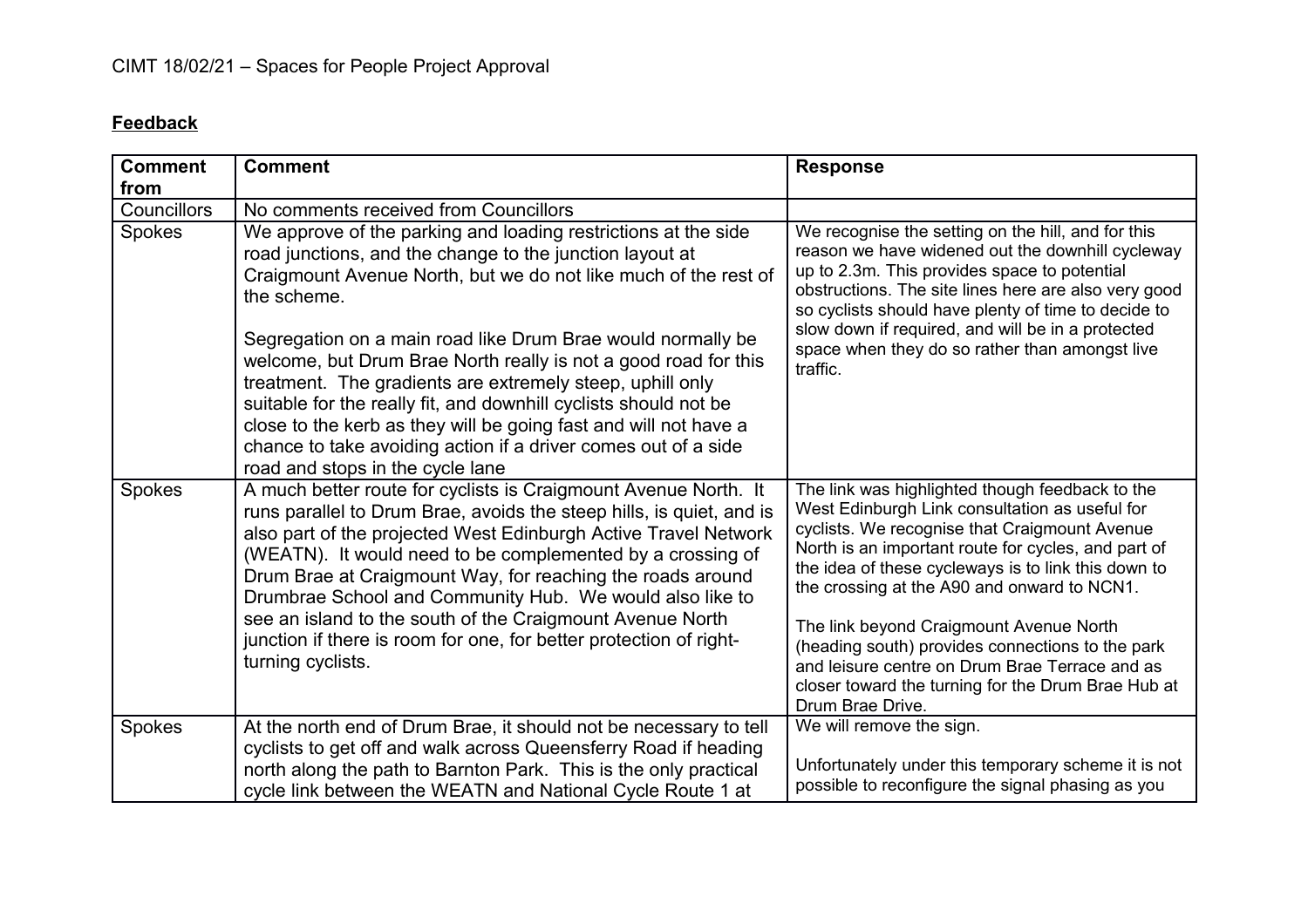|                                     | Braepark Road, hence a core cycle route.<br>The traffic light phasing should include provision for cyclists to<br>take this route, in both directions.                                                                                                                                                                                                                          | suggest.                                                                                                                                                                                                                                                                                                                              |
|-------------------------------------|---------------------------------------------------------------------------------------------------------------------------------------------------------------------------------------------------------------------------------------------------------------------------------------------------------------------------------------------------------------------------------|---------------------------------------------------------------------------------------------------------------------------------------------------------------------------------------------------------------------------------------------------------------------------------------------------------------------------------------|
| Edinburgh<br>Access<br>Panel        | Please ensure the availability of parking for blue badge holders<br>both on the main road and on the side streets is comparable to<br>current availability.                                                                                                                                                                                                                     | Blue badge parking will be retained to a<br>comparable level.                                                                                                                                                                                                                                                                         |
| Edinburgh<br><b>Access</b><br>Panel | It's essential to make it clear to blue badge holders where they<br>may park. In practice they look for single blips on kerbs which<br>allow blue badge parking in line with the hours specified on the<br>signs for loading and unloading. We note your proposal to cover<br>up at least some of these signs but not to erase the blips. Please<br>confirm that this will mean | The street will only have either no blips or double<br>blips. So it should be clear where blue badge<br>parking can and can't be undertaken. These<br>sections where the signs will be covered up are<br>wherever there are currently single blips.                                                                                   |
| Edinburgh<br><b>Access</b><br>Panel | Similarly we are pleased to note your proposal to retain blue<br>badge parking along the route, except at junctions. Please<br>confirm whether you mean blue badge parking will be allowed<br>on the cycle lane or blue badge holders should park alongside<br>the cycle lane - as at Comiston Road.                                                                            | At the junction mouths blue badge holder won't be<br>allow to park on the carriageway. On the design<br>drawings, this is wherever there are double blips.                                                                                                                                                                            |
| Edinburgh<br>Access<br>Panel        | We are delighted to note your proposal to erect a "Cyclists"<br>dismount" sign. We would like to see similar signage elsewhere,<br>especially in places where cycle lanes and cycle paths flow on to<br>the footway - eg Greenside Place, Cameron Toll roundabout and<br>Holyrood Park Road.                                                                                    | We will actually be removing this sign to reduce<br>street clutter. We understand your point, however<br>we don't want to potentially encourage cycles to<br>use the crossing when they would otherwise<br>normally use the carriageway, as this could reduce<br>potential for physical distancing by pedestrians at<br>the crossing. |
| Drum Brae<br>Community<br>Council   | Welcome the start of learning more about these matters given<br>initial view was that Community<br>Councils as statutory groups were being afforded a quite                                                                                                                                                                                                                     |                                                                                                                                                                                                                                                                                                                                       |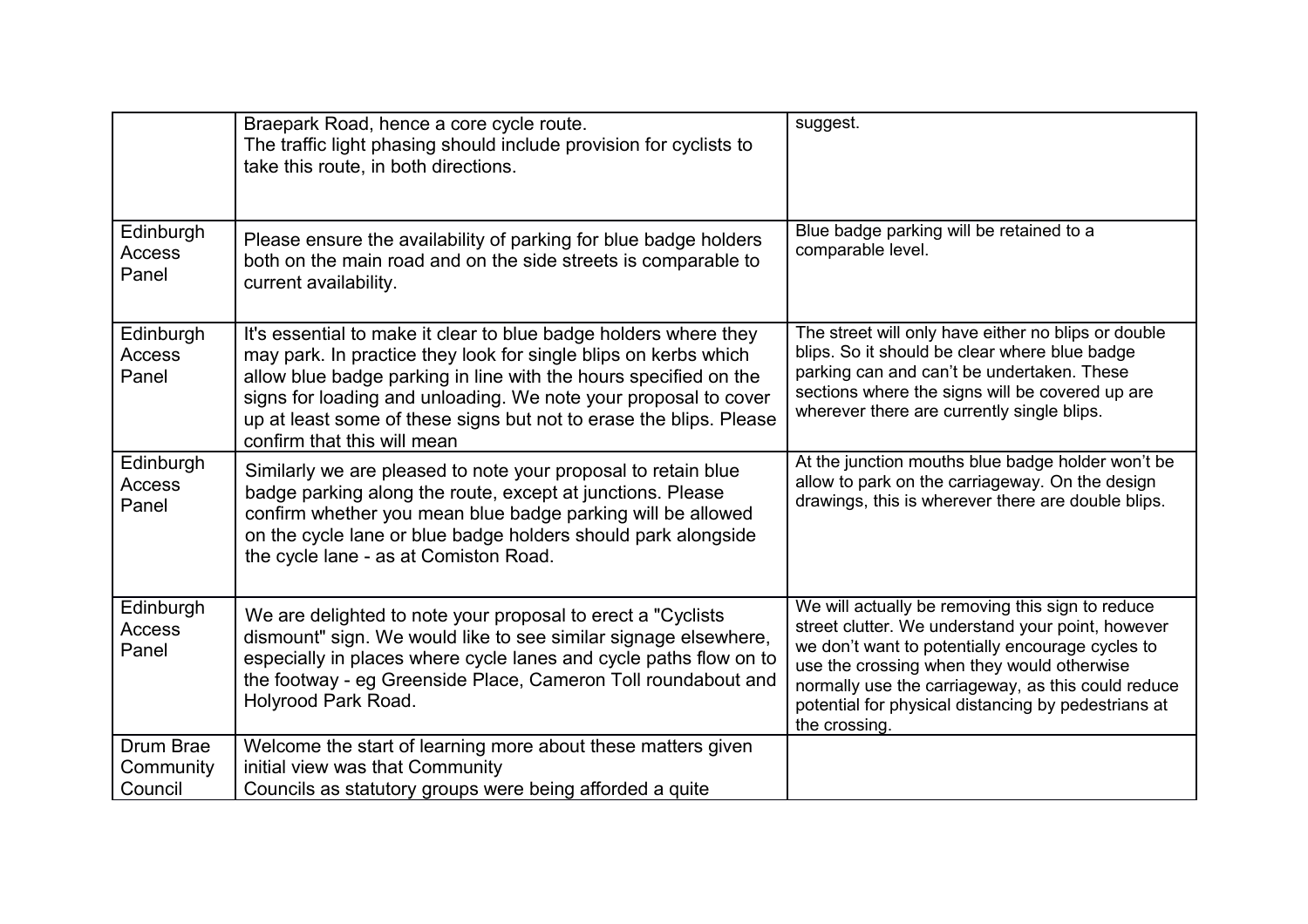|                                                                        | amazing amount of disrespect from the City of Edinburgh<br>Council.                                                                                                                                                                                                                                                                                                                                                                                                                                            |                                                                                                                                                                                                                                                                                                                                                                                                                                                                                                                                                                                                                                                                                                                          |
|------------------------------------------------------------------------|----------------------------------------------------------------------------------------------------------------------------------------------------------------------------------------------------------------------------------------------------------------------------------------------------------------------------------------------------------------------------------------------------------------------------------------------------------------------------------------------------------------|--------------------------------------------------------------------------------------------------------------------------------------------------------------------------------------------------------------------------------------------------------------------------------------------------------------------------------------------------------------------------------------------------------------------------------------------------------------------------------------------------------------------------------------------------------------------------------------------------------------------------------------------------------------------------------------------------------------------------|
| Drum Brae<br>Community<br>Council                                      | Keen to get better grasp of the following:<br>The narrowing of the junction Barntongate Avenue and likewise<br>the junction of Parkgrove Drive, what will that look like?<br>How these proposals will affect the already planned and<br>(extremely) long standing plan for the Drum Brae Drive junction?<br>How these proposals will impact on the nursery in Drum Brae<br>North?<br>The statistics of how many cyclists actually use Drum Brae<br>North, it is one of the biggest steepest hills in Edinburgh | The narrowing is to reduce crossing distance and<br>increase pavement space for physical distancing.<br>These temporary measures have no impact on the<br>planned crossing.<br>The nursery will still have full access to their large<br>driveway. Drop off from the cycleway is still<br>possible but waiting will be restricted to blue badge<br>only. The cycleways will make it possible to safely<br>use the road on bike to pick up and drop off<br>children. It will also move cars further away from<br>pavements which makes it safer for children.<br>We don't have figures on current cycle usage;<br>however one of the rationales for providing cycle<br>provision here was based on requests for the cycle |
| <b>Drum Brae</b><br>Community<br>Council<br><b>Public</b><br>responses | We also require to look at parking on Drum Brae North, double<br>blip parking/loading restrictions at all side roads along the route<br>will not be welcomed readily and anything parking (blue badge<br>or not) here will back up the traffic which is usually substantial in<br>this area. (we've surveyed this and at any one time there have<br>been up to 11 vehicles<br>parked on the hill  mostly in the evening)<br>13 against, 2 in favour and 2 in favour with suggestions                           | link in prior public consultations.<br>The scheme will be under a 2 monthly review to<br>assess its effectiveness.                                                                                                                                                                                                                                                                                                                                                                                                                                                                                                                                                                                                       |
| Low Traffic<br>Corstorphin<br>e                                        | While we support the provision of this cycle lane given the<br>topography of the road and safety improvement a segregated<br>lane on either side presents, we would prefer to see a fuller                                                                                                                                                                                                                                                                                                                     | We recognise the benefits and desire for this<br>wider intervention, however it is beyond the<br>scope of this temporary scheme. We note this                                                                                                                                                                                                                                                                                                                                                                                                                                                                                                                                                                            |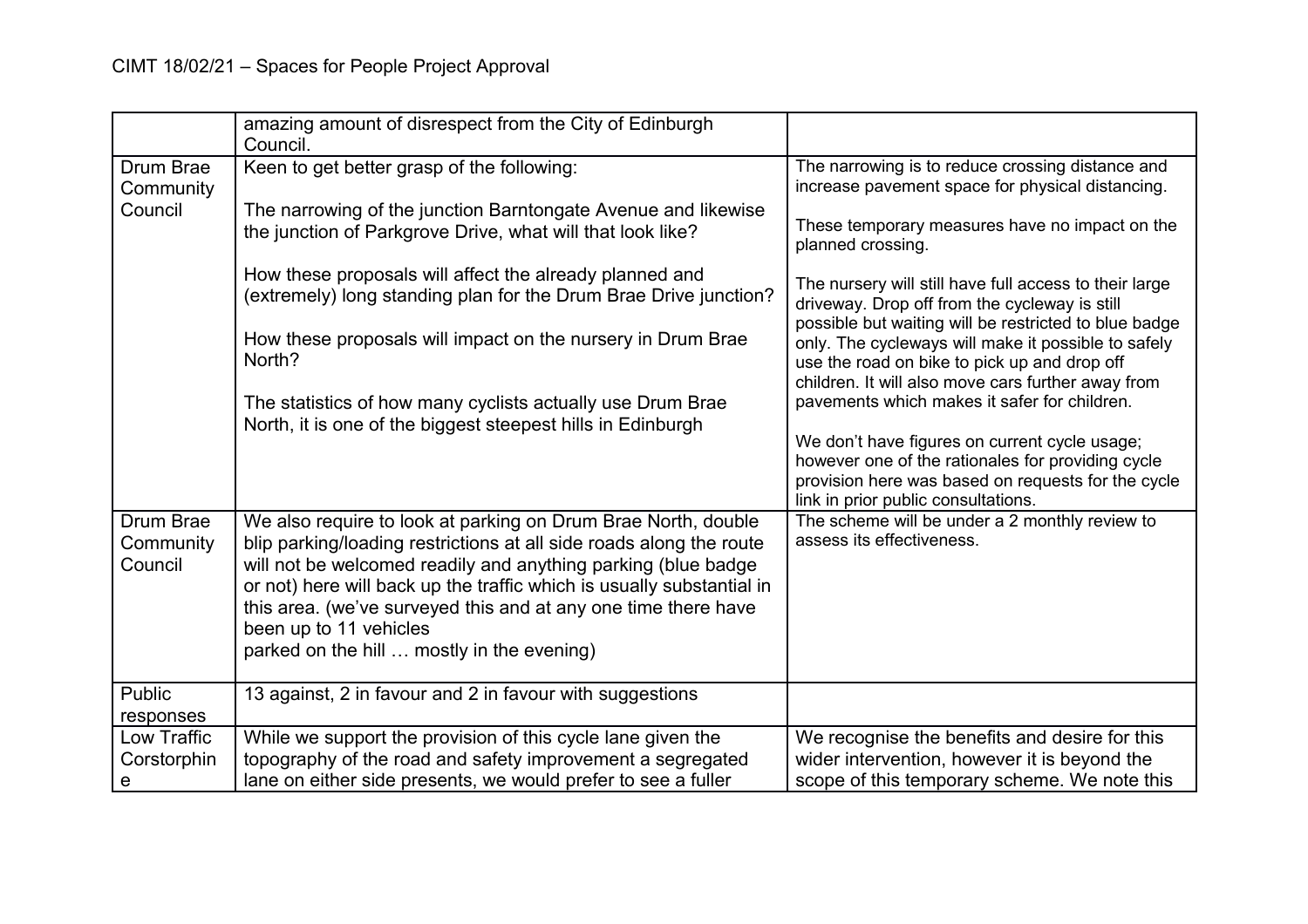|               | expansion of the cycleway along the full length of the Drumbrae<br>North and Drumbrae carriageway, properly linking to the<br>Meadowplace Road interventions to the south over Drumbrae<br>Roundabout with the single phase traffic crossing on<br>Queensferry Rd to the north, which also then links through to the<br>Royal High School and Cramond access routes north of<br>Queensferry Road. | desire for consideration as part of any future<br>schemes.                                                                                                                                                                                                     |
|---------------|---------------------------------------------------------------------------------------------------------------------------------------------------------------------------------------------------------------------------------------------------------------------------------------------------------------------------------------------------------------------------------------------------|----------------------------------------------------------------------------------------------------------------------------------------------------------------------------------------------------------------------------------------------------------------|
|               | We hope there will be a future consideration for cycle route<br>implementation which would also connect with an A8 segregated<br>direct cycle route to the City centre to the east, and the WEL<br>routes to the west, to bring a more complete cycle network to<br>Edinburgh West and the Corstorphine area as a whole.                                                                          |                                                                                                                                                                                                                                                                |
| In support    | In favour of the cycle lane on Drumbrae North. Can't see that it<br>will inconvenience many as most properties along here have<br>their own driveways. There are several side roads that can be<br>parked in if needed. It's a steep hill, but manageable as a cycle<br>for many. A dedicated cycle lane would be much better and<br>safer.                                                       |                                                                                                                                                                                                                                                                |
|               | The best way would be to have a cycle route along the Barnton<br>Road to meet up with the Queensferry Road NOT over and<br>down Drum Brae                                                                                                                                                                                                                                                         | We note the desire for this link, and will flag it<br>for consideration in any potential future<br>schemes                                                                                                                                                     |
| Not in favour | 13 emails not in favour and 4 emails in favour/with suggestions                                                                                                                                                                                                                                                                                                                                   |                                                                                                                                                                                                                                                                |
|               | Need for segregated cycle lanes on Drum Brae North is wholly<br>unnecessary. The cyclpaths are located on a very steep hill and<br>it is unlikely that cyclists will want to use them                                                                                                                                                                                                             | The link was highlighted though feedback to the<br>West Edinburgh Link consultation as useful for<br>cyclists to link this down to the crossing at the A90<br>and onward to NCN1. It also can provide an<br>alternative to paths in East Craigs, which can aid |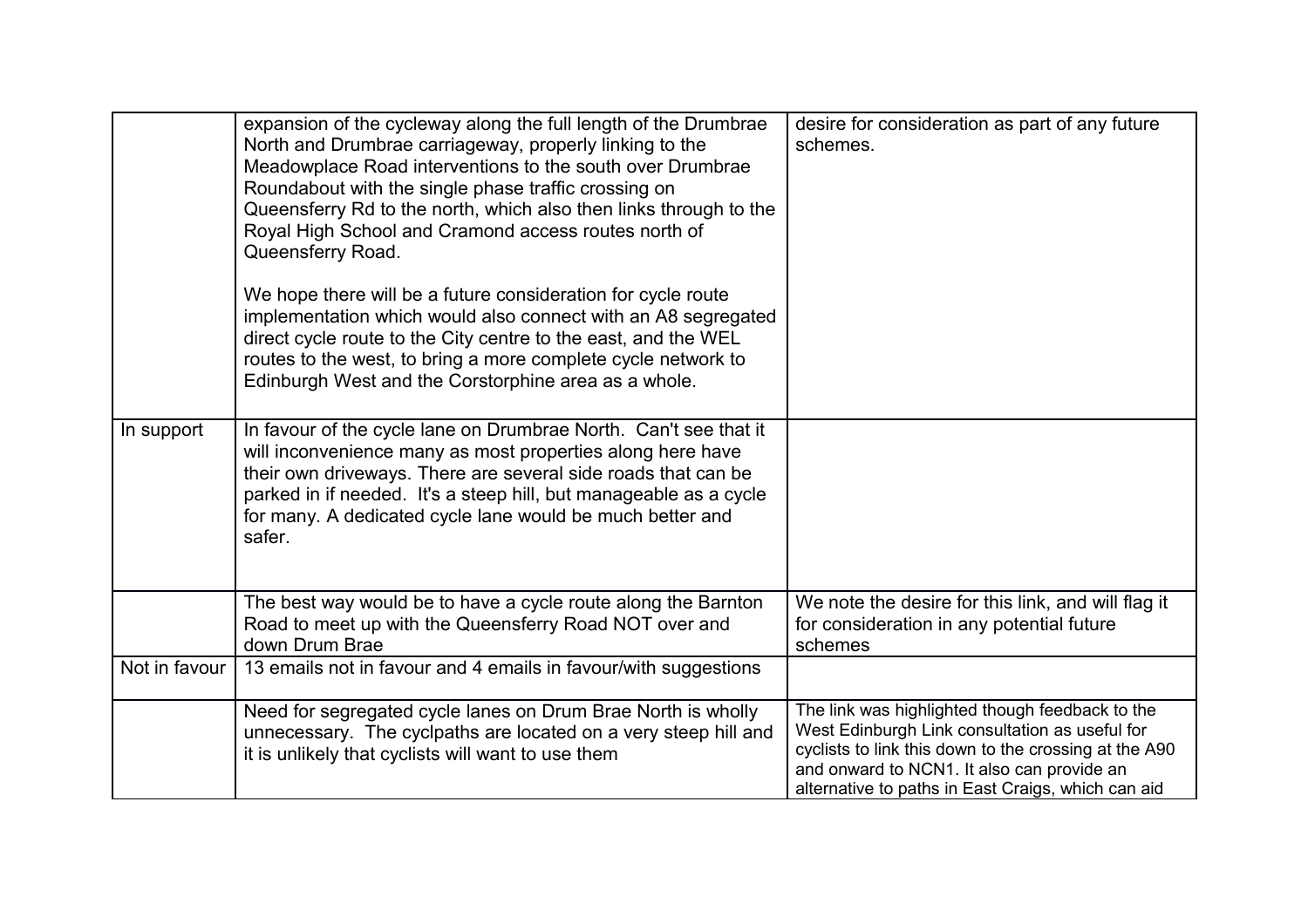|                                                                                                                                                                                                                                                                                                                                                                                                                                               | with physical distancing on these paths                                                                                                                                                                                                                                                                                                                                                                                                                                 |
|-----------------------------------------------------------------------------------------------------------------------------------------------------------------------------------------------------------------------------------------------------------------------------------------------------------------------------------------------------------------------------------------------------------------------------------------------|-------------------------------------------------------------------------------------------------------------------------------------------------------------------------------------------------------------------------------------------------------------------------------------------------------------------------------------------------------------------------------------------------------------------------------------------------------------------------|
| Lack of consultation and adequate advance notice                                                                                                                                                                                                                                                                                                                                                                                              | We understand this is a change for usual<br>processes. However, we are following the<br>process set out by committee for Spaces for<br>people schemes                                                                                                                                                                                                                                                                                                                   |
| Has a feasibility study been carried out?<br>Will the Council explain the scheme's added value for residents?<br>Any cycle space installed on the west side of the road will cause<br>serious traffic congestion during rush hours.<br>The scheme provides no alternative parking, with the side<br>streets in the area being totally unsuitable.<br>Many of the residents are old and/or infirm and require access<br>for private transport. | A design process has been followed which<br>included a scoping stage for each scheme,<br>including checking swept paths and design risk<br>assessments.<br>The link was highlighted though feedback to<br>the West Edinburgh Link consultation as useful<br>for cyclists to link this down to the crossing at<br>the A90 and onward to NCN1. It also can<br>provide an alternative to paths in East Craigs,<br>which can aid with physical distancing on these<br>paths |
| What we need on Craig's Road is speed bumps that cover the                                                                                                                                                                                                                                                                                                                                                                                    | The scheme will be under a 2 monthly review<br>to assess its effectiveness, including impacts<br>on traffic.<br>Access to all homes driveways is maintained,<br>as is on street parking for blue badge holder<br>along most of the street.<br>It was not possible to provide a full width speed                                                                                                                                                                         |
| width of the road. Your plans will not resolve or stop this<br>problem, only aggravate the residents who live on this part of<br>Craig's road who won't be able to park there.                                                                                                                                                                                                                                                                | table in temporary materials that was both<br>suitable for buses and could effectively reduce<br>speeds.                                                                                                                                                                                                                                                                                                                                                                |